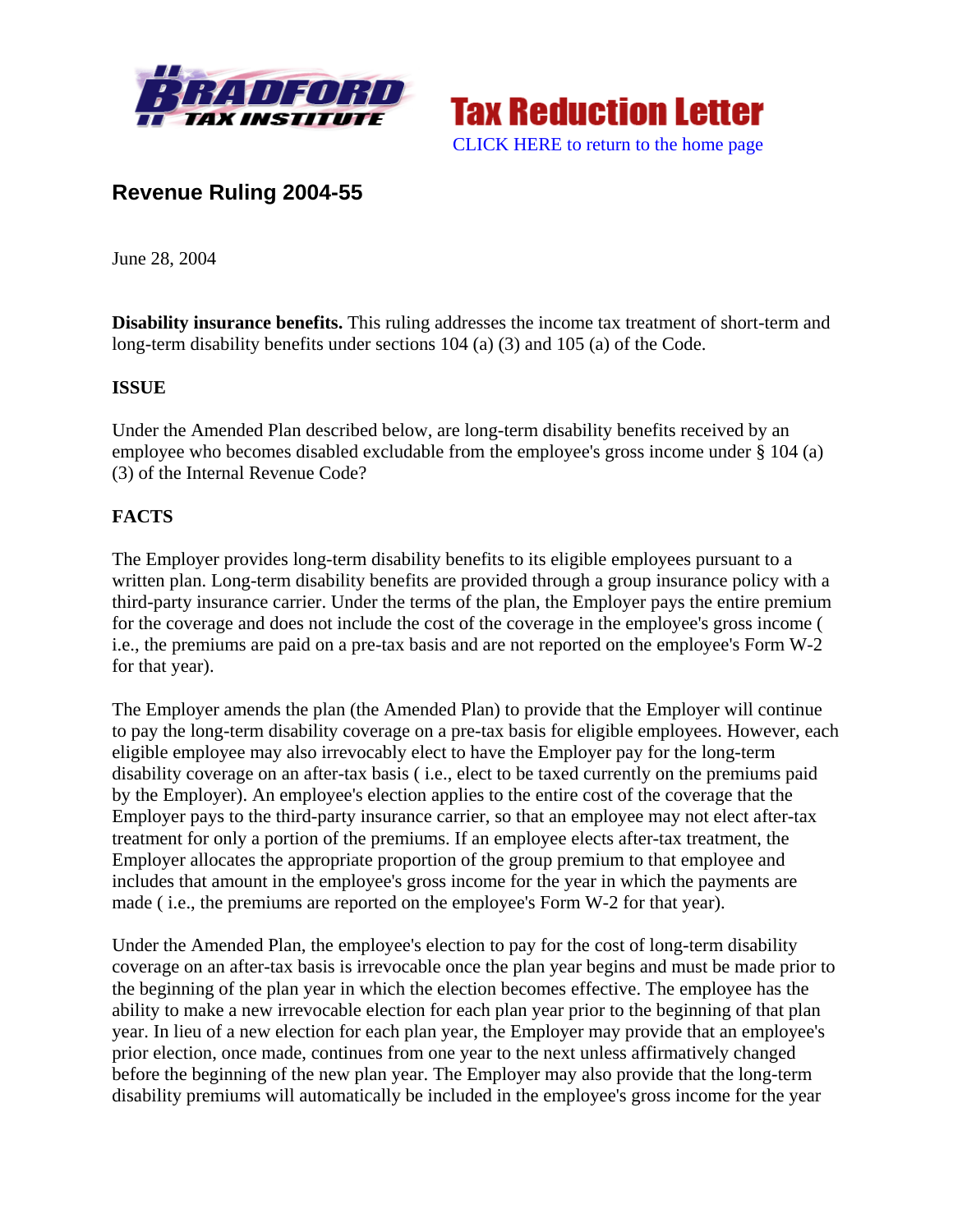unless the employee affirmatively elects otherwise prior to the beginning of the new plan year. Under the Amended Plan, an employee who becomes eligible for long-term disability coverage during a plan year ( e.g., a newly hired employee) may make an irrevocable prospective election for the remainder of that plan year.

### **LAW AND ANALYSIS**

Section 61 (a) (1) and § 1.61-21 (a) (3) of the Income Tax Regulations provide that, except as otherwise provided in Subtitle A, gross income includes compensation for services, including fees, commissions, fringe benefits, and similar items.

Section 104 (a) (3) states that except in the case of amounts attributable to (and not in excess of) deductions allowed under § 213 for any prior taxable year, gross income does not include amounts received through accident or health insurance (or through an arrangement having the effect of accident or health insurance) for personal injuries or sickness (other than amounts received by an employee to the extent such amounts are attributable to contributions by the employer which were not includible in the gross income of the employee, or are paid by the employer).

Section 1.104-1 (d) states that if an individual purchases a policy of accident or health insurance out of his own funds, amounts received thereunder for personal injuries or sickness are excludable from his gross income under § 104 (a) (3). Conversely, if an employer is either the sole contributor to such a fund, or is the sole purchaser of a policy of accident or health insurance for his employees (on either a group or individual basis), the exclusion provided under  $\S$  104 (a) (3) does not apply to any amounts received by his employees through such fund or insurance. Section 1.104-1 (d) refers to § 1.105-1 for rules relating to the determination of the amount attributable to employer contributions.

Section 1.105-1 (b) provides that all amounts received by employees through an accident or health plan which is financed solely by their employer are subject to the provisions of § 105 (a).

Under § 105 (a), amounts received by an employee through accident or health insurance for personal injuries or sickness must be included in gross income to the extent such amounts (1) are attributable to contributions by the employer which were not includible in the gross income of the employee, or (2) are paid by the employer.

Section 1.105-1 (c) (1) provides that in the case of amounts received by an employee through an accident or health plan which is financed partially by his employer and partially by contributions of the employee, § 105 (a) applies to the extent that such payments are attributable to contributions of the employer that were not includible in the employee's gross income. The portion of the amounts which is attributable to the contributions of the employer shall be determined in accordance with § 1.105-1 (d) in the case of insured plans.

Section 1.105-1 (c) (2) provides that a separate determination of the portion of the amounts received under the accident or health plan which is attributable to the contributions of the employer shall be made with respect to each class of employees in any case where the plan provides that some classes of covered employees contribute but others do not, or that the employer will make different contributions for different classes of employees, or that different classes of employees will make different contributions, and where in any such case both the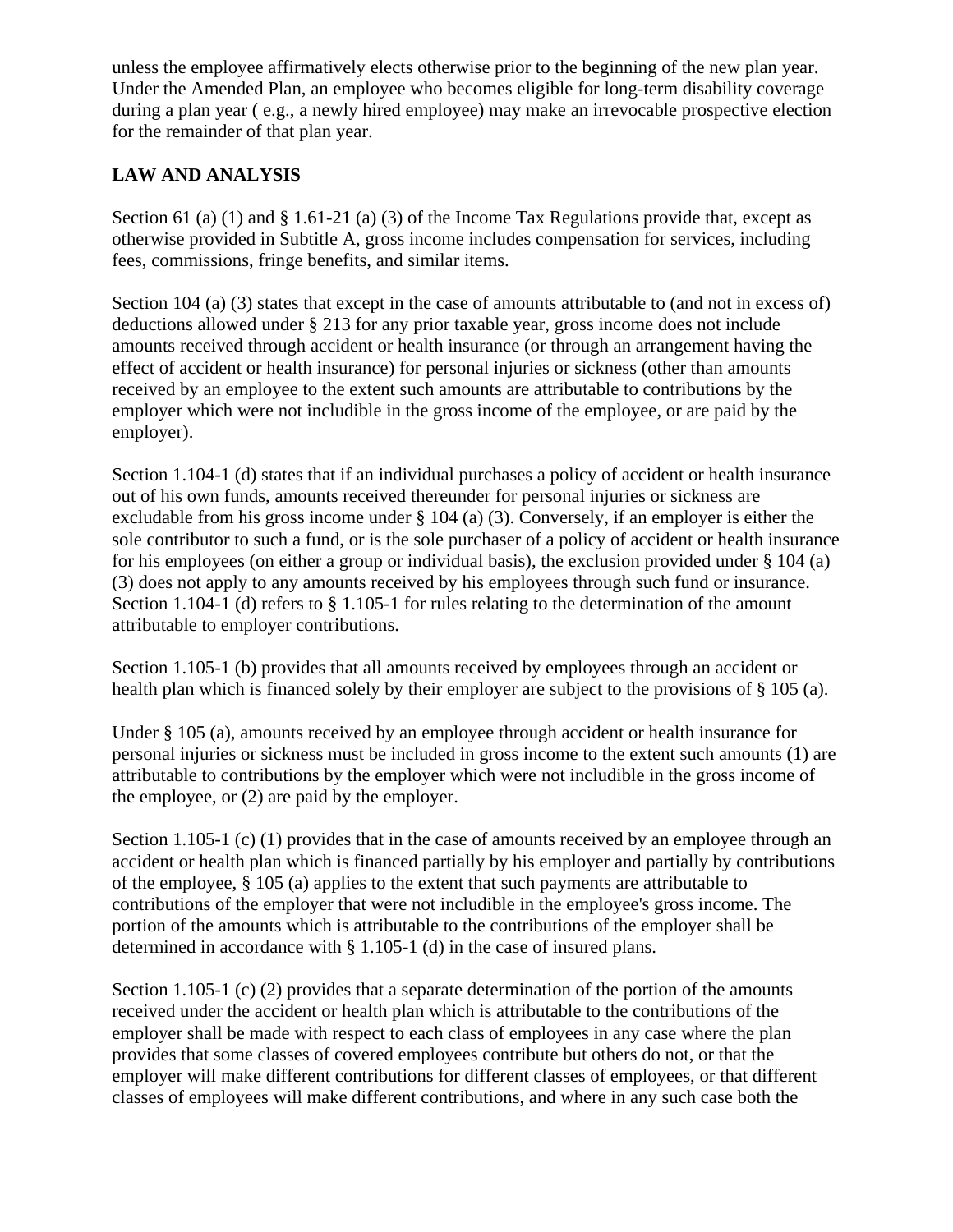contributions of the employer on account of each such class of employees and the contributions of such class of employees can be ascertained.

Section 1.105-1 (d) (2) provides that if the accident or health coverage is provided under or is part of a group insurance policy purchased by contributions of the employer and of the employees, and the net premiums for such coverage for a period of at least three policy years are known at the beginning of the calendar year, the portion of any amount received by an employee which is attributable to the contributions of the employer for such coverage shall be an amount which bears the same ratio to the amount received as the portion of the net premiums contributed by the employer for the last three policy years which are known at the beginning of the calendar year bears to the total of the net premiums contributed by the employer and all employees for such policy years. This provision is known as the "three-year look back rule."

The term "class of employees" as used in § 1.105-1 (c) (2) is dependent solely on the contribution method used by the plan. The regulations do not refer to length of service, duties, or other factors as determinative of a "class of employees." Accordingly, under the Amended Plan, the group of employees that elects after-tax treatment of the long-term disability coverage is a separate class of employees under § 1.105-1 (c) (2).

In addition, when a plan that provides long-term disability benefits is amended as described above, the Amended Plan is a new plan in computing the contributions of the Employer and the employees. With respect to each employee, the Amended Plan is financed either solely by the Employer or solely by the employee. At no time is the coverage under the Amended Plan financed by both Employer and employee contributions. Therefore, the Amended Plan is not a contributory plan within the meaning of § 1.105-1 (c) (1) and, because the Amended Plan is not described in § 1.105-1 (c) (1), the "three-year look back rule" set forth in § 1.105-1 (d) (2) does not apply.

Finally, the applicable statutes and regulations do not distinguish between short-term and longterm disability plans. Thus, if an employer offers both short-term and long-term disability plans and permits employees to separately elect the contribution payment method for each plan, the law does not require aggregation of the contributions paid for each plan in determining the taxation of benefits. Benefits paid under a short-term or long-term disability plan will be taxed according to the contribution payment election made for each type of coverage.

# **HOLDING**

Under the Amended Plan, long-term disability benefits received by an employee who has irrevocably elected, prior to the beginning of the plan year, to have the coverage paid by the Employer on an after-tax basis for the plan year in which the employee becomes disabled are attributable solely to after-tax employee contributions and are excludable from the employee's gross income under § 104 (a) (3).

Under the Amended Plan, long-term disability benefits received by an employee whose coverage is paid by the Employer on a pre-tax basis for the plan year in which the employee becomes disabled are attributable solely to pre-tax Employer contributions and are includible in the employee's gross income under § 105 (a).

These holdings are equally applicable to short-term disability benefits.